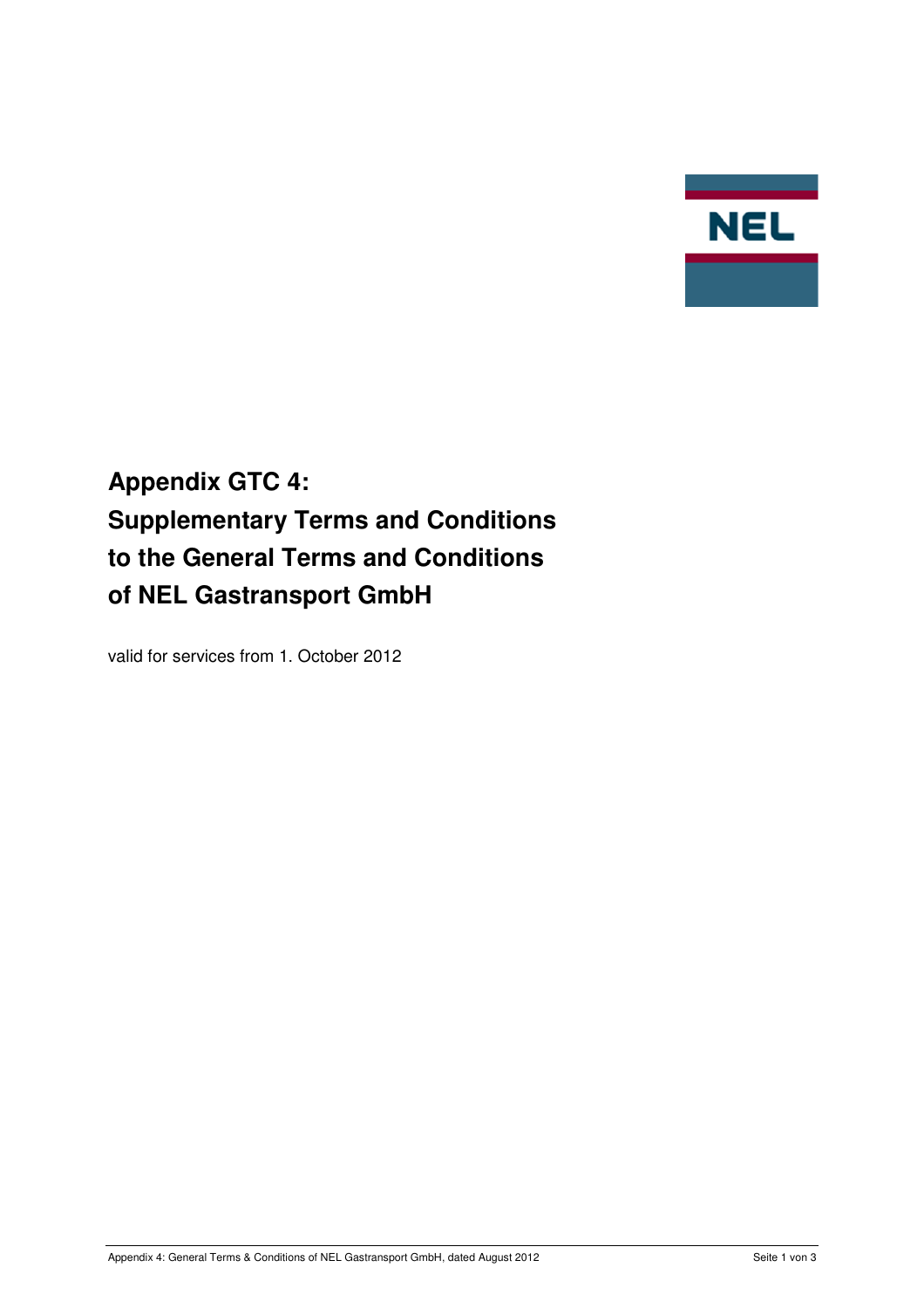# **Clause 1 Incorporation of entry and exit points to a balancing group**

- (1) To use Day-Ahead capacity, transport customers shall incorporate entry and exit points during the booking process via the primary capacity platform jointly operated by the transmission system operators to a balancing group.
- (2) In order to make balancing groups available for incorporating entry and exit points on the primary capacity platform jointly operated by the transmission system operators transport customers shall notify the balancing group to NEL Gastransport in written form one (1) working in advance.

# **Clause 2 Capacity Products**

- (1) In addition to the capacity products pursuant to section 9 of the GTC, NEL Gastransport shall also offer limited allocable capacities.
- (2) The limited allocable entry capacity shall enable network access on a firm basis from the booked entry point to one or more agreed exit points in the neighbors gas transportation system. The energy quantity in kWh of the gas injected and withdrawn in accordance with sentence 1 must be the same in each hour. Where the transport customer withdraws quantities at exit points other than those defined or at variance with the provision in sentence 2 (hereinafter referred to as "Variance"), the limited allocable entry capacity in the amount of the Variance shall be usable on an interruptible basis.

#### **Clause 3 Additional Nomination Modes**

Additional to the standard nomination mode according to Section 13a of the GTC, NEL Gastransport offers additional nomination modes on demand.

#### **Clause 4 Transfer of Capacity Contracts**

Transfers of entry or exit contracts to a third party pursuant to Section 19 No. 1 and 3 GTC are only effective in relation to NEL Gastransport if they are communicated to NEL Gastransport no later than fife (5) working days in advance in accordance with Section 40 No. 2 GTC or submitted for approval and approval is granted.

# **Clause 5 Prices**

The capacity price  $E/(kWh/h)/a$ ] shall be the price to be paid by the transport customer in accordance with the currently valid NEL Gastransport TARIFF INFORMATION for entry capacity at an entry point or for exit capacity at an exit point.